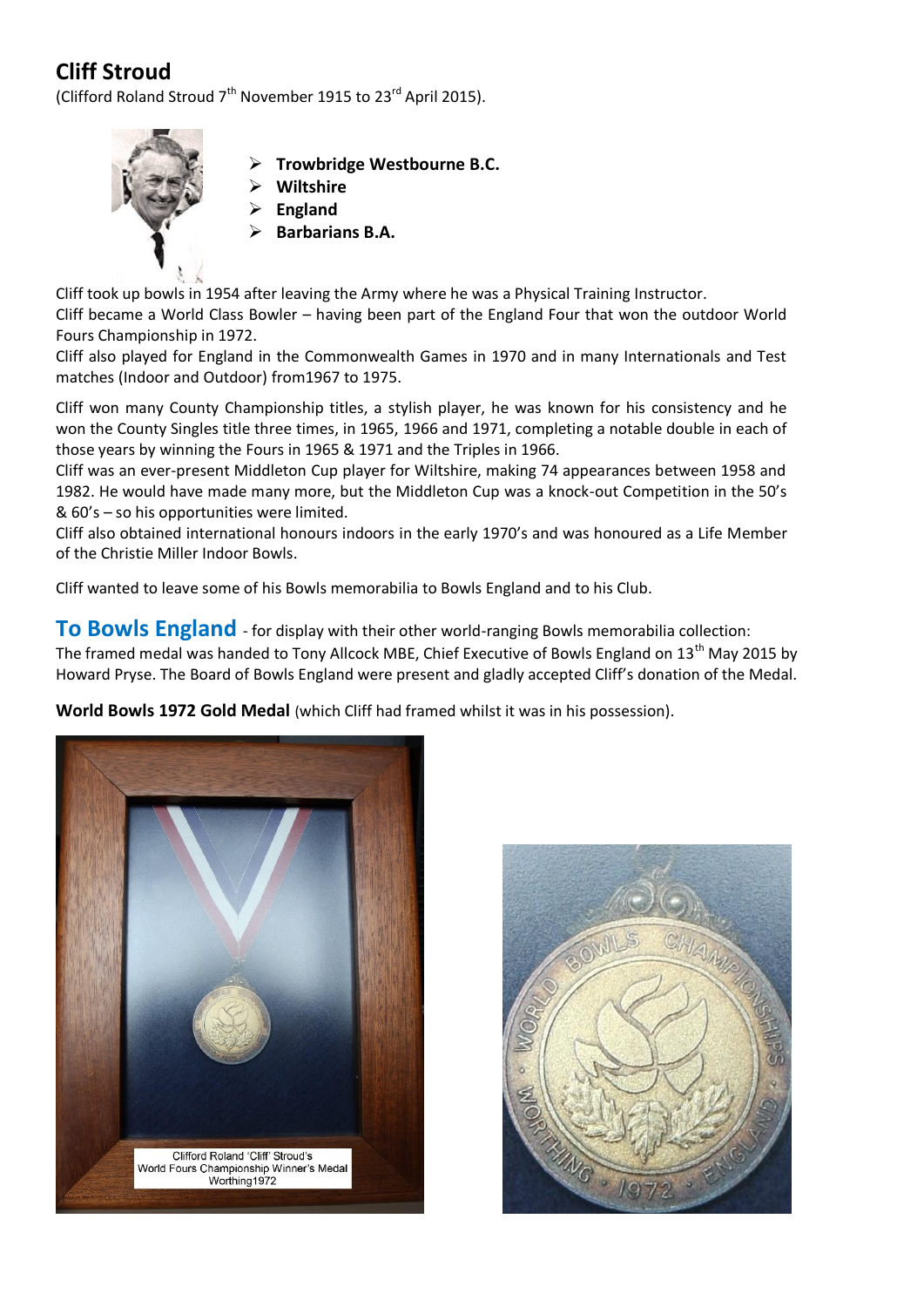## **To Trowbridge Westbourne B.C.** for display or for their Archives:

## **World Bowls – Fours Winners Tankard**



PRESENTED TO THE WINNERS OF THE 'FOURS' COMPETITION, BY THE WORTHING BRANCH OF THE ROYAL AIR FORCES ASSOCIATION